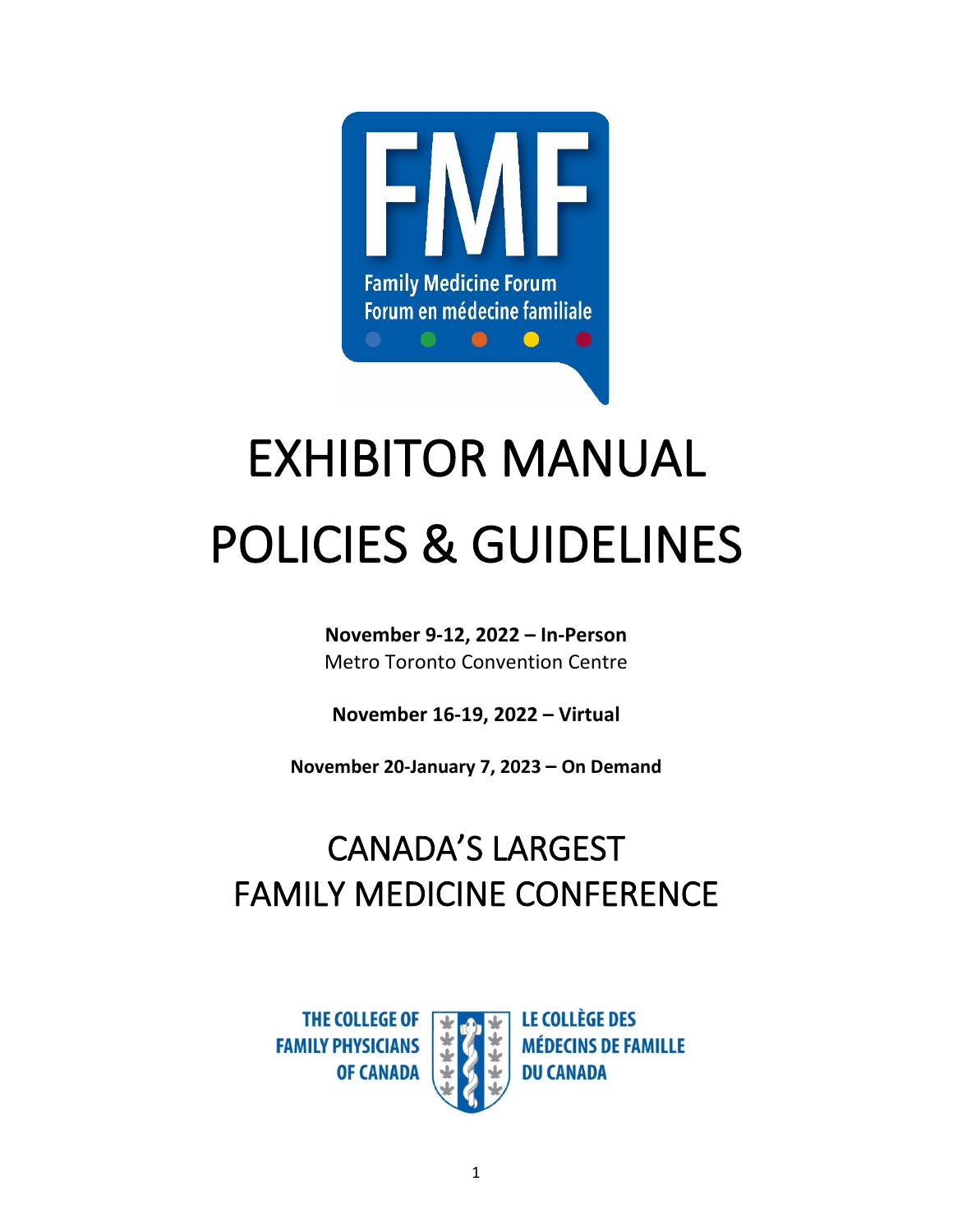## **POLICIES AND GUIDELINES – FMF 2022**

## **IN-PERSON FMF - Metro Toronto Convention Centre - November 9-12, 2022**

## **Exhibit Hall Hours**

| Move In: Tuesday, Nov 8  | 10:00 am $-$ 10:00 pm |
|--------------------------|-----------------------|
| Move Out: Friday, Nov 11 | $3:30$ pm $-10:00$ pm |

## **Exhibit Hall Hours:**

| Wednesday, Nov 9 | $8:00$ am $-3:30$ pm |
|------------------|----------------------|
| Thursday, Nov 10 | $8:00$ am $-3:30$ pm |
| Friday, Nov 11   | $8:00$ am $-3:30$ pm |

## **VIRTUAL FMF - November 16-19, 2022**

From November 1, 2022, until January  $7<sup>th</sup>$ , 2023, attendees can explore the Virtual Exhibit Hall 24/7.

#### **Pre-Live days: Nov 1- 15, 2022**

- Confirm your booth looks great and all links are functioning well
- Post messages on your booth message wall and add polls to encourage interactivity

### **Live Virtual Days: Nov 16-19, 2022**

- During the virtual live days, we encourage exhibitors to have a staff member available every day
- Exhibitors | attendees can use the Talk now | Call now feature daily for 11 am 3 pm ET
- Post messages, follow up on leads and contribute to networking discussions

#### **On demand Days: Nov 20-Jan 7, 2023**

- Check in to your booth 1-2 times per week to respond to any chat messages posted
- Continue to review your analytics tab for new visits and leads
- Follow up as appropriate for inquiries and questions
- Keep posting on your message wall to encourage further interactions

## **Submit company description, logo and booth staff**

After your application has been approved, use thi[s link](https://survey.alchemer-ca.com/s3/50130633/2022-FMF-Exhibit-Profile-Collection) to submit your 40-word description for the guide, proof of insurance for in-person, booth staff names, and logo. If you wish to edit your staff after submitting, please emai[l fmfexhibits@cfpc.ca](mailto:fmfexhibits@cfpc.ca)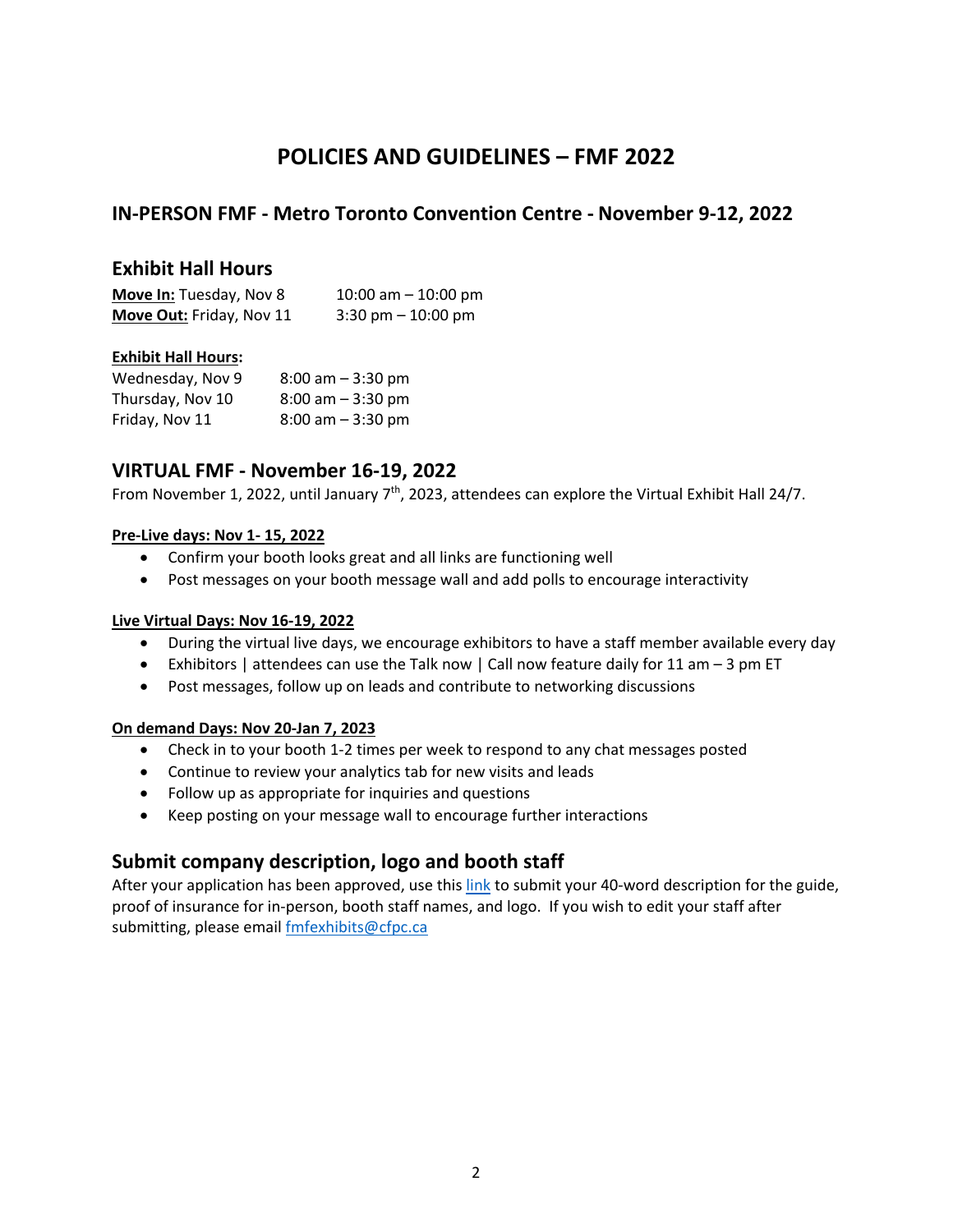## **Policies and Guidelines – FMF 2022 Please note that the following exhibitor policies and guidelines apply to both in person and virtual exhibitors**

## **Eligibility to Exhibit**

All businesses and associations who offer knowledge, products and/or services pertaining to family medicine professionals are welcome to apply to exhibit at Family Medicine Forum. The Family Medicine Forum Committee (FMFC) determines the overall criteria for eligibility to exhibit. The CFPC reserves the right, even after an application to exhibit has been approved, to restrict and/or cancel any booked exhibit it deems undesirable or objectionable.

## **Conditions of Contract to Exhibit**

The policies and guidelines outlined in this manual are applicable to every exhibitor. The CFPC retains full authority in the interpretation and enforcement of all rules and regulations governing exhibitors. These regulations may be amended at any time by the CFPC. Exhibitors agree to abide by all conditions in this document and by all conditions under which space has been leased to the CFPC. Exhibitors further accept responsibility for informing all their employees, suppliers, agents, staff and volunteers involved with their exhibit of these conditions and agree that these individuals will also abide by these conditions. Exhibitors and their representatives hereby agree to indemnify and hold the CFPC harmless, and all its official suppliers, employees, agents and affiliates against all claims for loss, damage, theft, or injury. Indemnification includes the move in and move out period prior to and following FMF. The exhibitor, upon signing the application form contract, releases the foregoing parties from all claims for loss, theft, damage, or injury. Under no circumstance is the CFPC responsible for an exhibitor's expenses or any other incidental or consequential damages.

## **Payment Terms**

- Full payment is required by September 1, 2022
- FMF accepts cheques, credit cards and bank transfers

## **Cancellation**

All requests for cancellations must be made in writing and emailed to  $\frac{f_m f(x)}{g_c f_p c_c}$ Cancellations made by August 31, 2022, will receive a full refund, less a \$500 admin fee. After August 31st, 2022, all contracts are payable at 100% and are non-refundable.

Should the in-person event at FMF be cancelled, your booth or sponsorship will be transferred to the virtual platform and the price difference will be refunded or credited to your account for future use. To request a full refund or for alternative opportunities please reach out to [fmfexhibits@cfpc.ca.](mailto:fmfexhibits@cfpc.ca)

## **Privacy Policy**

The collection of attendees' personal information is subject to Canadian privacy laws (PIPEDA) and the CFPC Privacy Policy [here.](https://www.cfpc.ca/en/privacy-policy) The CFPC does not provide attendee lists to exhibitors or participants.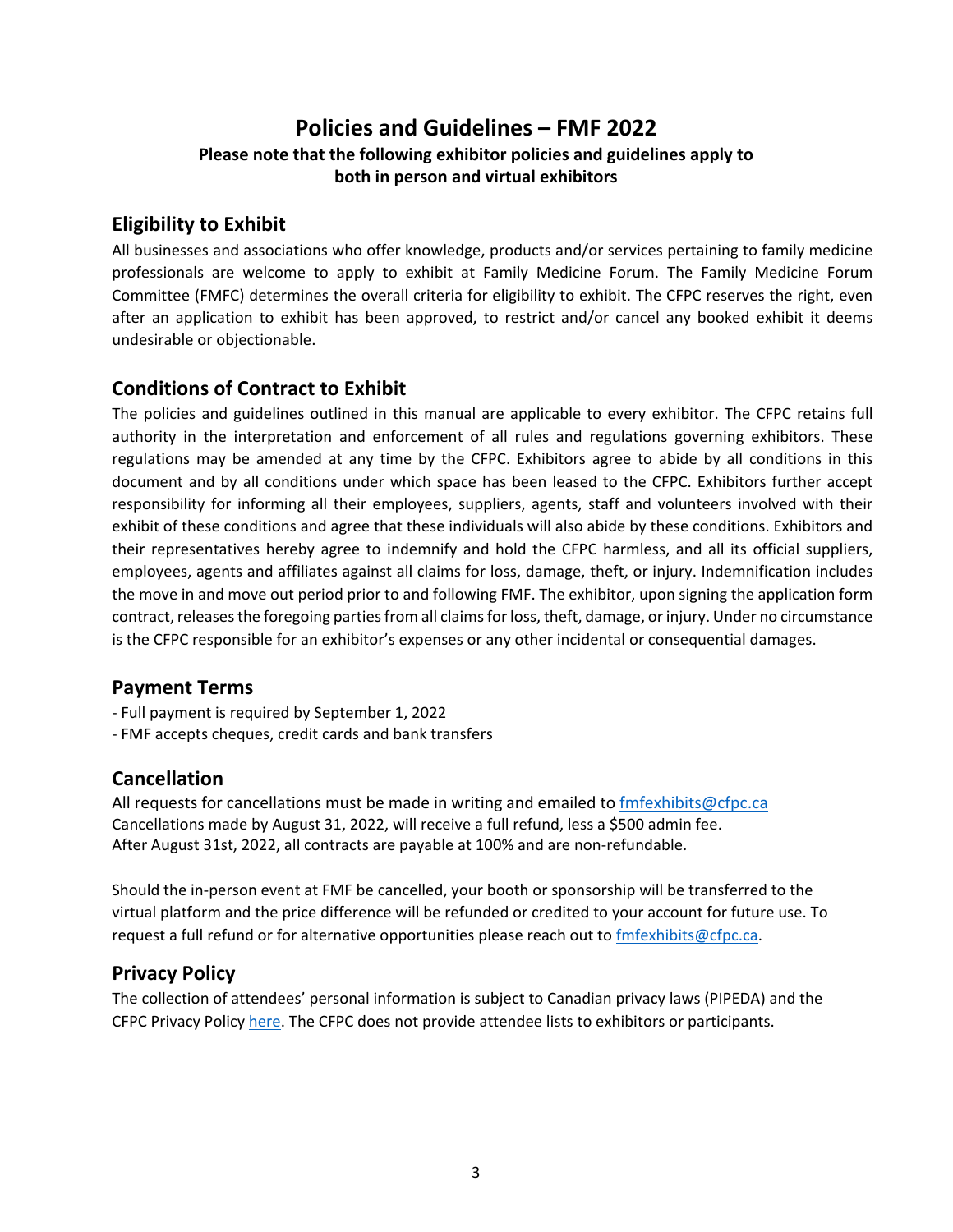## **NEW IN PLATFORM DIRECT MESSAGING GUIDELINES**

- Exhibitors, sponsors and all representatives may only send 1-2 direct messages to:
- Attendees who visit your booth, connect via talk now, leave a voicemail, or chat message
- Attendees who reach out or ask questions in your Exhibitor Main Stage presentation
- Exhibitors, sponsors and all representatives may freely send direct messages to:
- Attendees with whom they have an existing relationship (ie. Existing clients)
- Attendees who specifically request info and/or leave their card and direct contact info
- Attendees who reach out you and / or send you a direct message
- Other messaging and / or push notifications requires express consent of FMF management
- Please reach out to [fmfexhibits@cfpc.ca](mailto:fmfexhibits@cfpc.ca) to explore these opportunities

## **IMPORTANT GUIDELINES**

The College of Family Physicians of Canada adheres to supports all relevant industry guidelines for FMF. All exhibitors and sponsors are required to read, know, understand and follow all guidelines. All exhibitors must review and comply with the following industry guidelines:

- [Canadian Medical Association's Guidelines for Physicians in Interactions with Industry](https://policybase.cma.ca/link/policy14454#_ga=2.248113859.530334085.1649259537-1868065492.1635546158)
- [The National Standard for Support of Accredited CPD Activities](http://www.cfpc.ca/uploadedFiles/CPD/National%20Standard%20for%20Support%20of%20Accredited%20CPD%20Activities%20FINAL%20ver%2023-1.pdf)
- [Innovative Medicines Canada's Code of Ethical Practices;](http://innovativemedicines.ca/ethics/code-of-ethics/) where applicable.
- Quebec [Code of Ethics w](http://cqdpcm.ca/wp-content/uploads/2020/09/CODE-ETHIQUE_CQDPCM_EN_VF-rev2020.pdf)here applicable
- [FMF Policies and Guidelines](https://fmf.cfpc.ca/exhibitors/) (this document) and any changes or amendments as required

## **GUIDELINES FOR SAMPLES, INCENTIVES/GIVEAWAYS, AND CONTESTS**

**1. SAMPLES** are permitted, with approval only, submitted in writing a minimum of 30 days prior for approval by FMF Management. Samples must adhere to all guidelines as specified b[y CMA Policy,](https://policybase.cma.ca/link/policy14454#_ga=2.248113859.530334085.1649259537-1868065492.1635546158) [National](http://www.cfpc.ca/uploadedFiles/CPD/National%20Standard%20for%20Support%20of%20Accredited%20CPD%20Activities%20FINAL%20ver%2023-1.pdf)  [Standard,](http://www.cfpc.ca/uploadedFiles/CPD/National%20Standard%20for%20Support%20of%20Accredited%20CPD%20Activities%20FINAL%20ver%2023-1.pdf) [FMF Policies & Guidelines,](https://fmf.cfpc.ca/exhibitors/) [Innovative Medicines Canada](http://innovativemedicines.ca/ethics/code-of-ethics/) (as applicable). As below:

## **Canadian Medical Association Policy:**

42. The distribution of samples should not involve any form of material gain for the physician or for the practice with which he or she is associated.

43. Physicians who accept samples or other health care products are responsible for recording the type and amount of medication or product dispensed. They are also responsible for ensuring their age-related quality and security and their proper disposal.

**FMF Policies & Guidelines:** Exhibitors may not distribute drugs, devices, products, or other healthcare goods, services or therapies that may be prescribed to patients or ordered by doctors in the diagnosis, treatment, monitoring, management or palliation of health conditions.

**Innovative Medicines Canada (Fo[r IMC members](http://innovativemedicines.ca/about/member-companies/) only):** 10.1.3.2.5 a Member is not allowed to distribute samples at a conference or congress.

**2. INCENTIVES / GIVEAWAYS -** Incentives/Giveaways of nominal value are permitted with a maximum value of approximately \$20 and can include items such as pens, USB drives, etc. Any unusual items must be submitted in writing a minimum of 30 days prior for approval by FMF Management. Incentives and Giveaways must follow all guidelines as specified by [CMA Policy,](https://policybase.cma.ca/link/policy14454#_ga=2.248113859.530334085.1649259537-1868065492.1635546158) [National Standard,](http://www.cfpc.ca/uploadedFiles/CPD/National%20Standard%20for%20Support%20of%20Accredited%20CPD%20Activities%20FINAL%20ver%2023-1.pdf) [FMF Policies &](https://fmf.cfpc.ca/exhibitors/)  [Guidelines](https://fmf.cfpc.ca/exhibitors/) and [Innovative Medicines Canada](http://innovativemedicines.ca/ethics/code-of-ethics/) (where applicable). Policies as below.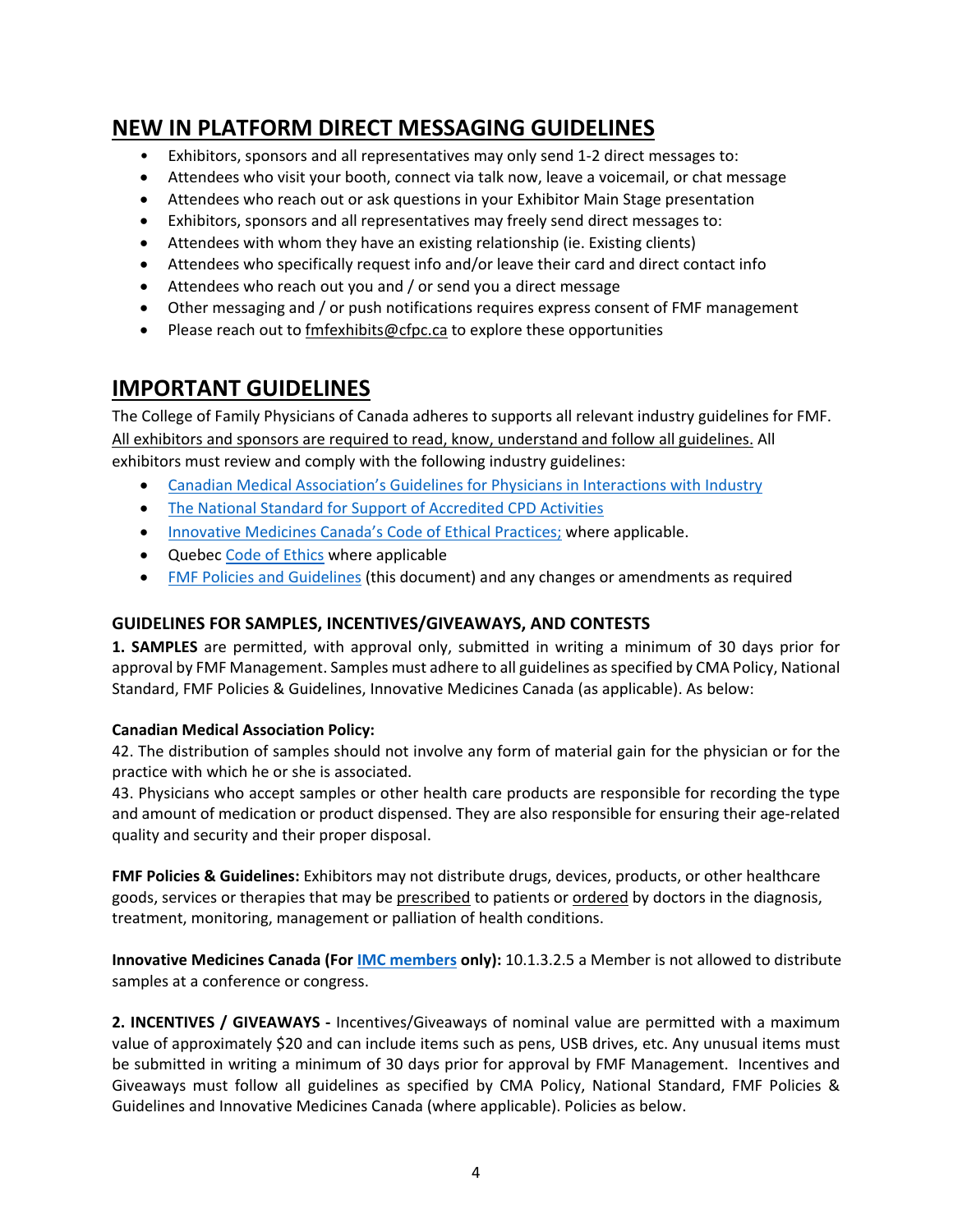#### **Canadian Medical Association Policy:**

44. Practicing physicians should not accept personal gifts of any significant monetary or other value from industry. Physicians should be aware that acceptance of gifts of any value has been shown to have the potential to influence clinical decision making.

#### **National Standard for Support of Accredited CPD Activities**

6.5 Any incentive provided to participants associated with an accredited CPD activity must be approved by the CPD provider organization.

**FMF Policies & Guidelines:** Incentive-based opportunities are not applicable to exhibitors who aim to influence patient care decision-making by family physicians.

#### **Innovative Medicines Canada (Fo[r IMC members](http://innovativemedicines.ca/about/member-companies/) only):**

10.1.3.2.2 It is appropriate for the Member to set up a booth or display in the exhibit hall of the conference or congress. In doing so, a Member must respect the conditions set out in Section 11 of this Code. Gifts, offers or enticements provided by a Member to encourage a stakeholder to visit a display are prohibited.

**3. CONTESTS -** Contests are permitted, with approval only, submitted in writing a minimum of 30 days prior for approval by FMF Management. Prizes should be educational in nature. Contests must follow all guidelines as specified by [CMA Policy,](https://policybase.cma.ca/link/policy14454#_ga=2.248113859.530334085.1649259537-1868065492.1635546158) [National Standard,](http://www.cfpc.ca/uploadedFiles/CPD/National%20Standard%20for%20Support%20of%20Accredited%20CPD%20Activities%20FINAL%20ver%2023-1.pdf) [FMF Policies & Guidelines](https://fmf.cfpc.ca/wp-content/uploads/2021/10/Virtual-FMF-2021-Policies-and-Guidelines.pdf) and [Innovative](http://innovativemedicines.ca/ethics/code-of-ethics/)  [Medicines Canada](http://innovativemedicines.ca/ethics/code-of-ethics/) (where applicable).

**National Standard:** 6.5 Any incentive provided to participants associated with an accredited CPD activity must be approved by the CPD provider organization

#### **FMF Policies & Guidelines:**

- 1. Exhibitor/sponsor must agree to follow all national and provincial contest polices and guidelines
- 2. Exhibitor/sponsor must agree to adhere to all CASL and PIPEDA regulations
- 3. Exhibitor/sponsor are prohibited from assigning CFPC or FMF names or logos to their contests
- 4. All contests must be approved by CFPC / FMF Management 30 days prior to FMF
- 5. Added restrictions imposed by CFPC, national/provincial changes will supersede these guidelines

#### **Quebec [Code of Ethics:](http://cqdpcm.ca/wp-content/uploads/2020/09/CODE-ETHIQUE_CQDPCM_EN_VF-rev2020.pdf)**

Page 12. As part of a CPD activity, the organizer is allowed to organize a draw. The prize must be an acceptable educational tool which is awarded for the primary purpose of helping a healthcare professional and his patients, and not to provide anyone with a personal advantage. As for types of incentives, one must make a distinction between commercial incentives (e.g., passports that are given out to increase traffic at a trade show) and those that aim to make the educational process better (e.g., filling out a survey to define needs or evaluate an activity). The first type of incentive is to be prohibited. The second type, whether it is awarded on an individual or group-basis (draws), it must be sensible and have an educational purpose.

**Innovative Medicines Canada: (For [IMC members](http://innovativemedicines.ca/about/member-companies/) only):** 10.1.3.2.2 It is appropriate for the Member to set up a booth or display in the exhibit hall of the conference or congress. In doing so, a Member must respect the conditions set out in Section 11 of this Code. Gifts, offers or enticements provided by a Member to encourage a stakeholder to visit a display are prohibited.

All policies and guidelines related to Sampling, incentives and contests are detailed in Appendix A.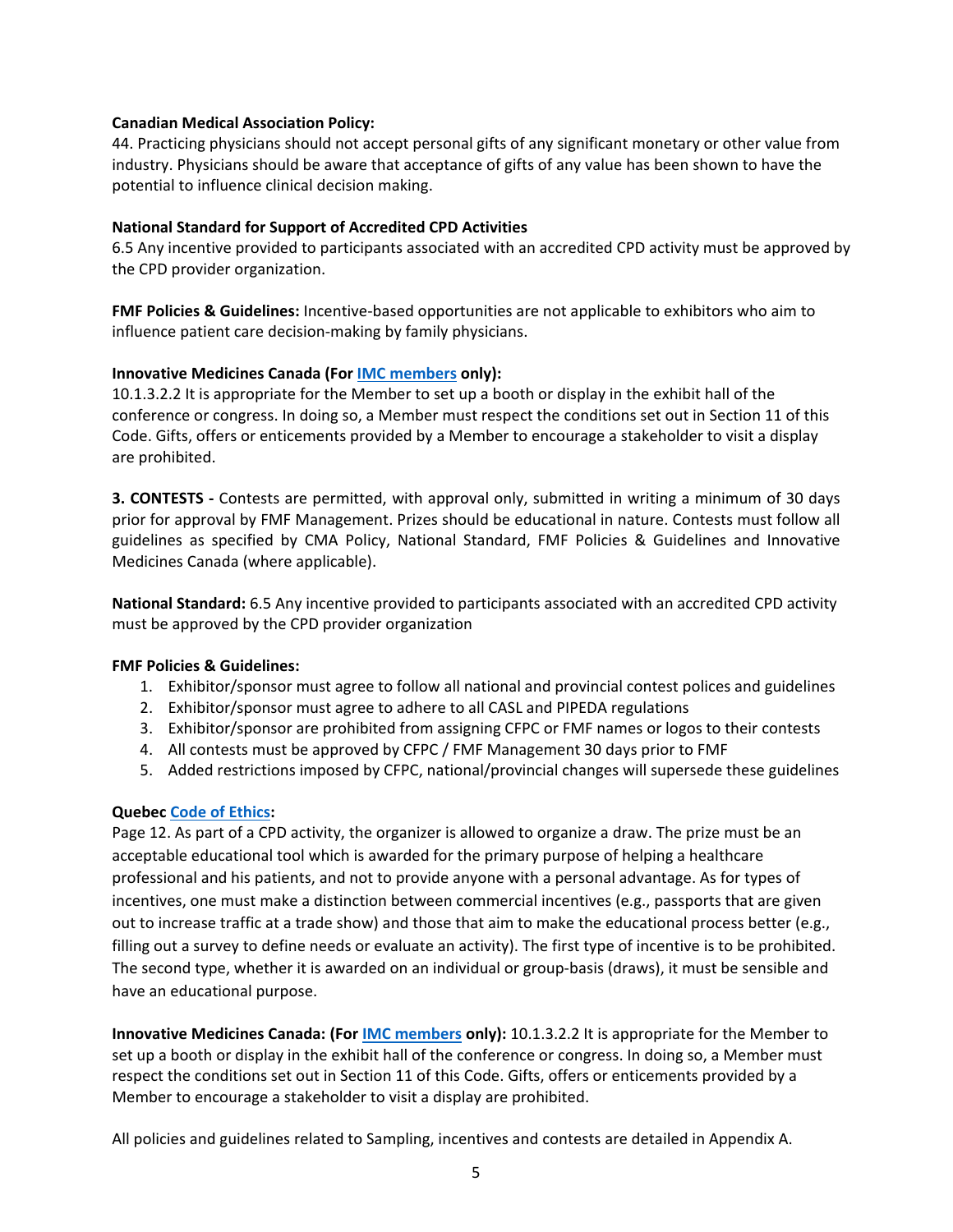## **Applicable to all approved opportunities**

Distribution of samples, incentives, giveaways, promotional materials and contest solicitation is confined to the Exhibitor's own booth space. Such activities are not permitted in the aisles, restaurants, registration areas, hallways or in other exhibits. Exhibitors are encouraged to respect their neighbours.

## **GUIDELINES FOR SPONSORSHIP**

- Any sponsorship received for FMF must be documented in a written agreement and signed by an authorized representative of the sponsoring organization.
- All sponsorship of FMF must meet professional and legal standards including the protection of privacy, confidentiality and copyright and contractual law regulations.
- Sponsors must follow all guidelines as specified b[y CMA Policy,](https://policybase.cma.ca/link/policy14454#_ga=2.248113859.530334085.1649259537-1868065492.1635546158) [National Standard,](http://www.cfpc.ca/uploadedFiles/CPD/National%20Standard%20for%20Support%20of%20Accredited%20CPD%20Activities%20FINAL%20ver%2023-1.pdf) FMF Policies & Guidelines and [Innovative Medicines Canada](http://innovativemedicines.ca/ethics/code-of-ethics/) (where applicable).
- Sponsors are prohibited to have any direct or indirect influence of any aspect of the development, delivery or evaluation of any certified CPD activity.
- Sponsorship requests from commercial interests are subject to enhanced vetting guidelines

## **NATIONAL STANDARD OVERALL GUIDELINES FOR A CERTIFIED EVENT**

- 6.1 Product-specific advertising, promotional materials or branding strategies cannot be included on, appear within, or be adjacent to:
	- any educational materials, slides, abstracts and handouts used as part of an accredited CPD activity.
	- activity agendas, programs or calendars of events (preliminary and final).
	- any webpages or electronic media containing educational material.
- 6.2 Product-specific advertising, promotional materials or branding strategies cannot be included on/appear within locations where accredited CPD sessions are occurring (e.g., lecture halls, small group discussion rooms) immediately before, during or immediately after an accredited CPD activity.
- 6.3 Commercial exhibits or advertisements must be arranged in a location that isclearly and completely separated from the accredited CPD activity.
- 6.4 The SPC cannot be required by an exhibitor or advertiser to accept advice concerning the CPD activity development, delivery or evaluation as a condition of their exhibit or advertisement. Specific interests of any exhibitor or advertiser must have no direct or indirect influence on any aspect of the CPD activity development, delivery or evaluation.
- 6.5 Any incentive provided to participants associated with an accredited CPD activity must be approved by the CPD provider organization or scientific planning committee.

## **EXHIBITORS & SPONSORS MAY BE ASKED TO PROVIDE:**

- Statements of key messaging, branding and all disclosures
- A listing of all products or services planned for promotion at FMF
- Copies of all print materials planned for distribution at FMF
- Proof of signage or displays related to FMF